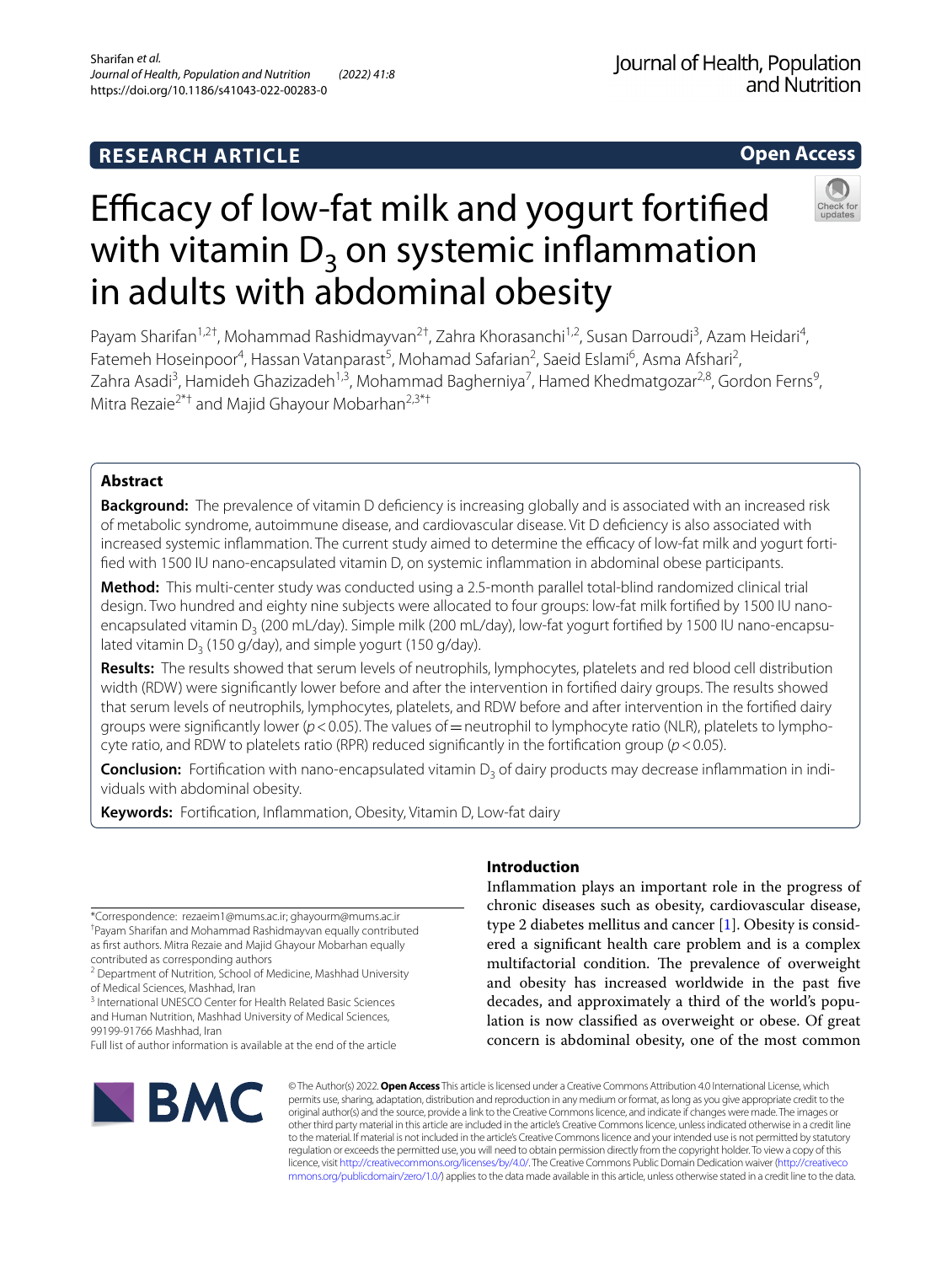health issues with increasing incidence in middle-aged people globally [\[2](#page-6-1)]. In the last studies, the prevalence of abdominal obesity in Iran was described to be 52.8% and 44.4% in men and women, respectively [[3\]](#page-6-2). Several studies have shown that abdominal obesity may be associated with low-grade of systemic infammation, which is characterized by an increase in pro-infammatory cytokines, hematological infammatory parameters and acute phase proteins such as C-reactive protein (CRP)  $[4-6]$  $[4-6]$ . The neutrophil to lymphocytes ratio (NLR) is an important infammatory index afected by health status and lifestyle [[7\]](#page-6-5). Also, recent animal and human experimental studies have shown that increased WBC and neutrophils counts are potentially related to obesity and are obesity correlated infammatory markers [[8](#page-6-6), [9\]](#page-6-7). Red blood cell distribution width (RDW) is a parameter routinely measured by advanced hematology analyzers. The RDW, an indicator of a routine blood test, shows the average volume and variety of red blood cells and is usually combined with other clinical indicators to diagnose anemia [\[10](#page-6-8)]. RDW may be a new infammatory biomarker [\[11](#page-6-9)], and a high RDW is reported to be associated with metabolic syndrome (MetS)  $[12]$  $[12]$ . Further evidence for the potential connection between prognosis and RDW is chronic infammation and even low-intensity infammation might play a signifcant role in atherogenesis and platelet activation [[11\]](#page-6-9).

A low plasma of 25-hydroxy-vitamin D is commonly seen in obesity. Vitamin D may be involved in etiology of obesity, and its complications, such as hypertension, insulin resistance, and low-grade infammation [\[13](#page-6-11)]. Many clinical studies have proved that vitamin D defciency might increase infammation and immune activation [[14\]](#page-6-12). Moreover, researches indicate that the adaptive immune response is regulated by vitamin D in various autoimmune and infammatory diseases [\[15\]](#page-6-13). One study reported that patients with vitamin D defciency showed increased serum high sensitivity C-reactive protein (hs-CRP) levels [[16\]](#page-6-14).

Akbas et al. have reported that patients with low serum 25(OH)D levels have higher NLR [[17\]](#page-6-15). In a 9-week RCT on patients receiving 50,000 IU/week, Tabatabaeizadeh et al. examined how 25(OH)D supplementation may affect inflammatory markers. They have demonstrated that a signifcant increase in serum 25(OH)D resulted in an reduction in serum hs-CRP, and NLR  $[18]$  $[18]$ . The concentration of vitamin D3 in the bone marrow is more than two hundred times higher than in the blood, and lack of vitamin D3 cause cell proliferation and erythropoiesis, and a slight drop in levels of serum vitamin D3 cause dysfunction of red blood cells in the bone [\[19](#page-6-17), [20](#page-6-18)]. These results indicate the potential advantageous impacts of vitamin D supplementation in reducing the risk and adverse events of infammatory diseases; however, the precise efect remains illuminated in large studies.

Although few studies have shown the consequence of vitamin D supplementation on infammatory markers, the lack of data regarding the efficacy of vitamin D fortifcation in dairy products remains unclear. In this study, we aimed to determine the efectiveness of low-fat milk and yogurt fortifed by 1500 IU nano-encapsulated vitamin D on serum levels of C-reactive protein, WBC, neutrophil, lymphocyte, platelets, RDW, NLR, PLR and RPR in 2/5 months trial.

#### **Methods**

#### **Study design**

The study was designed as a randomized, total-blind clinical trial, using fortifed low-fat dairy products containing nano-encapsulated vitamin D (1500 IU), and was conducted for 2.5-month in Mashhad, Iran between January 2019 and March 2019. Before the study, the protocol was approved by the Ethics Committee of the National Institute for Medical Research Development (NIMAD; protocol ID: IR.NIMAD.REC.1396.027).

This report was a pilot study, as a part of *Survey of ultraviolet intake by nutritional approach* (SUVNIA) study (Trial registration: IRCT20101130005280N27, [www.IRCT.ir](http://www.IRCT.ir)). This trial was to evaluate the effectiveness of 1500 IU vitamin  $D_3$  on physical and mental aspects of health in abdominal obese adults as a clinical trial.

#### **Sample size**

The sample size was determined as pilot using an 80 percent power and a 0.5 effect size. The sample size was determined to be 255 people. With a 10% dropout rate, the fnal sample size was calculated to be at least 280 participants (70 in each group) [\[22\]](#page-6-19).

#### **Participants**

We recruited middle-aged adults (30–50 years) with abdominal obesity (*n*=306). Among recruited subjects, 289 subjects fnished the trial. Abdominal obesity was considered according to the International Diabetes Federation (IDF) as waist circumference (WC)  $\geq$  94 cm for men and  $\geq 80$  cm for women [[21](#page-6-20)]. All participants complete general information questionnaires, including demographic information, history of any diseases, and current treatments before starting the trial. The intervention will be considered for 2.5 months. In each intervention group, one of the products (milk or yogurt) was fortified with vitamin  $D_3$ , and each control group received one non-fortifed dairy product (milk or yogurt). We used similar packaging and same taste and smell of dairy products in both intervention and control groups.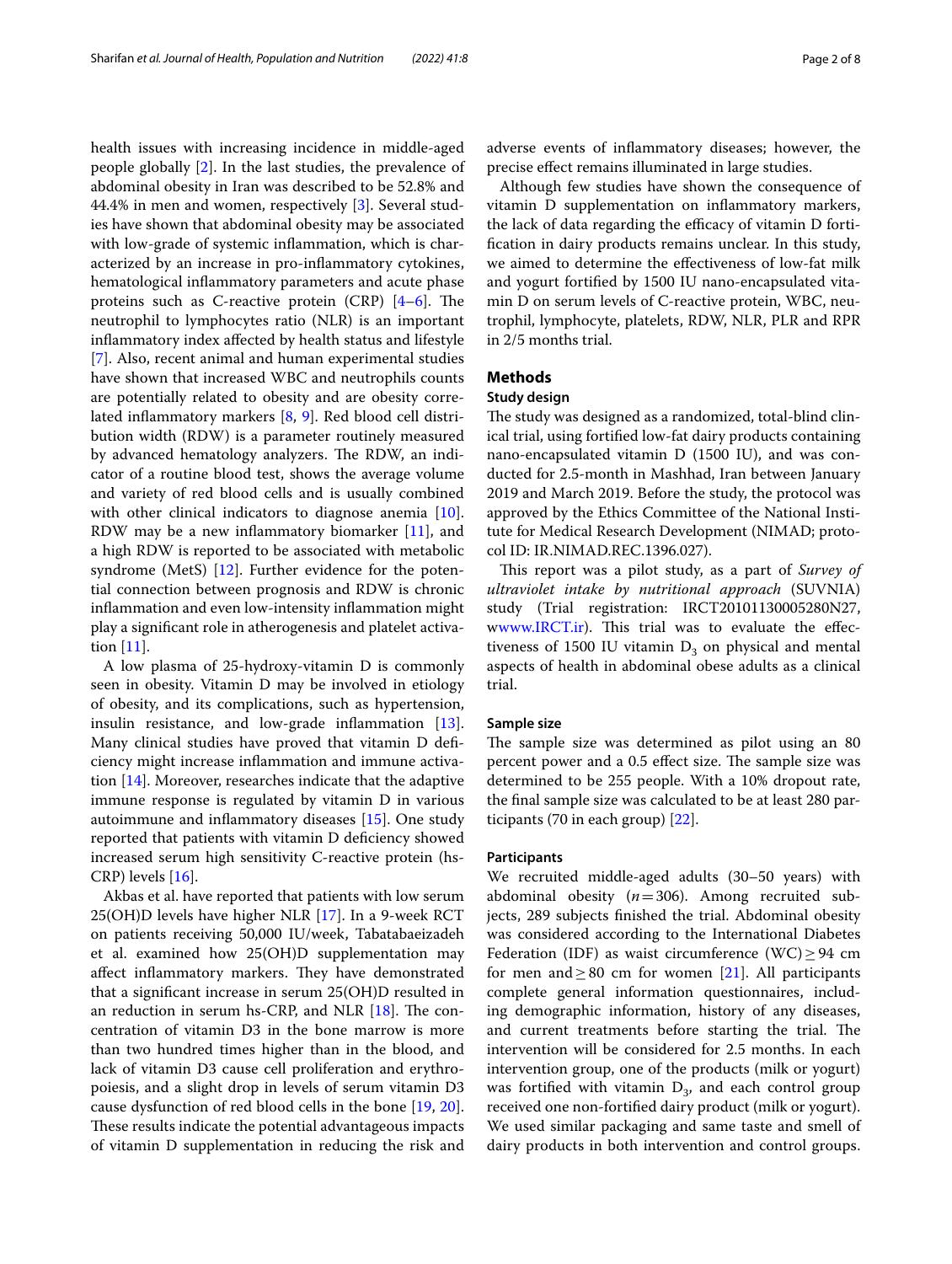Only the intervention groups consumed dairy products containing 1500 international units of nano-encapsulated vitamin  $D_3$ .

#### **Inclusion and exclusion criteria**

Inclusion criteria included participants aged 30 to 50 years, providing written, informed consent for participation in the study. Exclusion criteria included previously taking any vitamin d supplements three months before the study; not having chronic liver disease, cystic fbrosis, Crohn's. Other exclusion criteria included: an intention to lose weight, women who were pregnant or lactating, those with a history of lactose intolerance or sensitivity, using supplements containing vitamin D or any medications with interaction with vitamin D (corticosteroids, anticonvulsants, antidepressant, sleeping medications) in the three months before the trial.

#### **Outcome measurements**

The study's primary outcome was a change in levels of infammatory factors after 2.5 months of intervention in people with abdominal obesity. Serum levels of serum high sensitivity C-Reactive Protein (hs-CRP), white blood cells, lymphocytes, neutrophils, platelets, and RDW were assessed.

The secondary outcome of the study was a change in the ratios that can predict infammation in these participants after the 2.5-month trial period. These ratios complement other inflammatory factors. The ratio of neutrophils to lymphocytes is the ratio of platelets to lymphocytes and the ratio of RDW to platelets. The variables evaluated in the study are routine and inexpensive, and together they were reported to predict systemic infammation in patients and be assessed in many diseases.

#### **Randomization and blinding**

Stratifed block allocation was done for eligible subjects for center and sex status with ratio 1:1:1:1 to receive fortifed low fat milk containing 1500 IU nano-encapsulated vitamin  $D_3$ /per serving (200 mL/day), simple low-fat milk (200 mL/day), fortifed low fat yogurt containing 1500 IU nano-encapsulated vitamin  $D_3$ /per serve (150 g/day) and simple low-fat yogurt (150 g/day) for ten weeks' trial. Closed envelopes containing A or B labels were used for the placebo groups and interventions, respectively. Envelopes were opened in order in front of each participant. The list of allocations by the faculty of Medicine was safe and there was no access to researchers until the end of the study. Blinding was implemented for subjects, investigators, statisticians, and staf who allocated subjects into the groups (total blinding).

#### **Nano‑encapsulated formulation and dairy products manufacture**

Ingredients used for generating nanocapsules were: precirol a solid lipid, oleic acid as liquid lipid, vitamin D as the bioactive fatty core, ploxamer 188 as a surfactant and deionized water. All components were homogenized with high tensile stress using ultrasound.

Fortifcation of low-fat milk and yogurt was undertaken at the Salamat dairy factory under the supervision of the faculty of Food Science and Technology. (Ferdowsi University of Mashhad, Iran). Nutritional information for each 100 g milk and yogurt included: 56 kcal, sugar-free, protein 7 g fat 3 g, and trans fatty acids 0.04 g. The delivery and consumption of products (intervention or placebo) were done on the day of production, or the next day.

#### **Laboratory measurements**

Before and after intervention we obtained 4 mL of venous blood from each participant. Samples were collected and centrifuged (3000 RPM, and 15 min), they were stored at -70 °C by a trained technician. Hematologic factors including white blood cell count (WBC), Neutrophil, Lymphocyte, Neutrophil to lymphocyte ratio and platelets to lymphocyte ratio were assessed by cell counter machine. Serum high sensitivity C-reactive protein (hs-CRP) was assessed by a polyethylene glycol (PEG)—enhanced immunoturbidimetry method (mg/L) using an Alcyon analyzer device (Abbott, Chicago, IL, USA).

#### **Statistical analysis**

All statistical analyses performed with the SPSS version 22.0. We used Kolmogorov–Smirnov test to check the normal distribution of all variables. We used independent t-test and ANOVA to check the analogy of quantitative variables in two groups, and determine the diferences before and after study. ANOVA test was followed by Bonferroni correction. And we applied a nonparametric equation for non-normal variables.

#### **Results**

All 280 participants of the study were assessed, and the demographic information are shown in Table [1](#page-3-0). Participants were followed for 2.5 months after providing informed consent, and divided into two groups: lowfat milk fortifed with vitamin D and low-fat yogurt fortifed with vitamin D. Baseline characteristics of the study participants are recorded in Table [1](#page-3-0). There were no signifcant diferences in baseline features and biochemical characteristics between the intervention group ( $n = 140$ ) and the control group ( $n = 140$ ).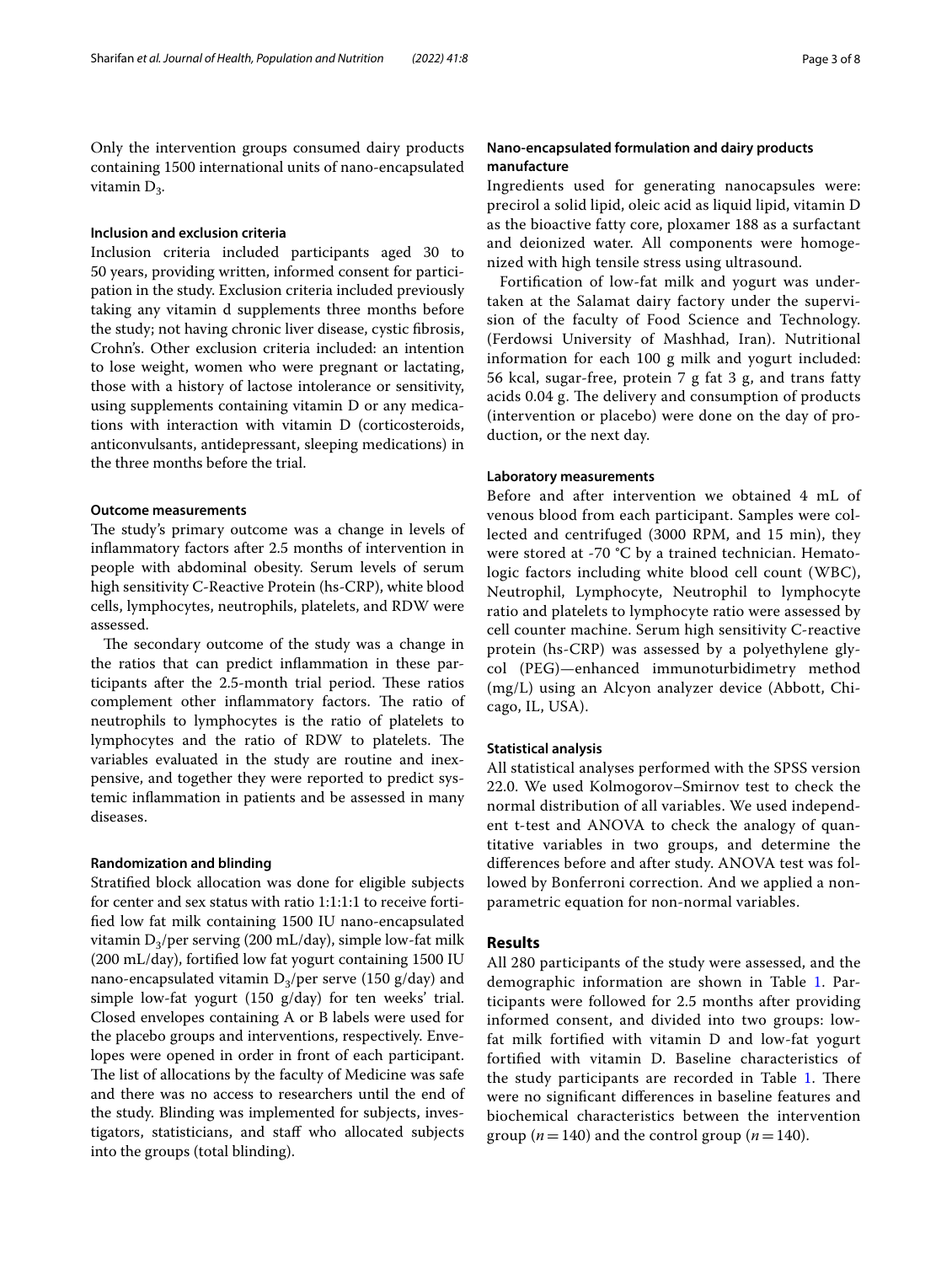|                          | <b>Total</b>     |                  | <b>Milk</b>      |                  | Yogurt         |                  |
|--------------------------|------------------|------------------|------------------|------------------|----------------|------------------|
|                          | Intervention     | Control          | Intervention     | Control          | Intervention   | Control          |
| Age (y)                  | $41.9 + 7.77$    | $41.75 \pm 7.88$ | $40.42 + 8.03$   | $40.26 \pm 8.25$ | $43.47 + 7.21$ | $43.19 + 7.25$   |
| $p$ -value*              | 0.87             |                  | 0.9              |                  | 0.82           |                  |
| Sex                      |                  |                  |                  |                  |                |                  |
| Male                     | 64 (47.8%)       | 68 (48.6%)       | 34 (49.3%)       | 36 (52.2%)       | 30 (46.2%)     | 32 (45.1%)       |
| Female                   | 70 (52.2%)       | 72 (51.4%)       | 35 (50.7%)       | 33 (47.8%)       | 35 (53.8%)     | 39 (54.9%)       |
| $p$ -value*              | 0.49             |                  | 0.43             |                  | 0.51           |                  |
| Serum 25(OH)D (ng/<br>mL | $14.75 \pm 5.18$ | $14.97 \pm 5.07$ | $14.71 \pm 5.54$ | $13.66 \pm 5.68$ | $14.8 + 4.8$   | $15.47 \pm 3.92$ |
| $p$ -value*              | 0.72             |                  | 0.35             |                  | 0.055          |                  |

#### <span id="page-3-0"></span>**Table 1** Clinical and biological characteristics of the participants at baseline

\*Data are expressed as mean±standard deviation and were tested by ANOVA *t* test

#### <span id="page-3-1"></span>**Table 2** Efect of intervention on infammation markers according to milk consumption

|                       | <b>Before intervention</b> | <b>After intervention</b> | $p$ -value* | Changes | $p$ -value* |
|-----------------------|----------------------------|---------------------------|-------------|---------|-------------|
| Serum 25(OH)D (ng/mL) |                            |                           |             |         |             |
| Intervention          | $14.08 \pm 5.15$           | $19.1 \pm 5.69$           | < 0.001     | 5.02    | < 0.001     |
| Control               | $14.1 \pm 5.04$            | 13.89 ± 5.85              | 0.71        | 0.21    |             |
| hs-CRP (mg/L)         |                            |                           |             |         |             |
| Intervention          | $1.1(0-3.25)$              | $1.15(0.4 - 2.92)$        | 0.16        | $-0.25$ | 0.77        |
| Control               | $1.15(0.1 - 3.75)$         | $1.4(0.5-4.2)$            | 0.75        | 0.25    |             |
| WBC (billion cells/L) |                            |                           |             |         |             |
| Intervention          | $6.56 \pm 1.57$            | $6.35 \pm 1.68$           | 0.099       | $-0.05$ | 0.37        |
| Control               | $6.64 \pm 1.5$             | $6.57 \pm 1.35$           | 0.64        | 0.07    |             |
| Neutrophil (percent)  |                            |                           |             | 7.37    |             |
| Intervention          | $61.75 \pm 6.57$           | $54.38 \pm 5.44$          | < 0.001     | 1.06    | 0.5         |
| Control               | $58.8 \pm 6.97$            | $57.74 \pm 6.22$          | 0.12        |         |             |
| Lymphocyte (percent)  |                            |                           |             | 0.45    |             |
| Intervention          | $35.97 \pm 7.2$            | $35.52 \pm 7.19$          | 0.5         | $-0.29$ | 0.75        |
| Control               | $35.45 \pm 6.97$           | 35.74±6.42                | 0.58        |         |             |
| Platelets (billion/L) |                            |                           |             |         |             |
| Intervention          | $267.96 \pm 35.01$         | $214.82 \pm 36.77$        | < 0.001     | 53.14   | 0.49        |
| Control               | $251.88 \pm 56.33$         | $236.42 \pm 47.96$        | 0.001       | 15.46   |             |
| RDW (percent)         |                            |                           |             |         |             |
| Intervention          | $13.24 \pm 0.78$           | $11.61 \pm 0.97$          | < 0.001     | 1.63    | 0.089       |
| Control               | $13.12 \pm 0.83$           | 13.29 ± 1.03              | 0.066       | $-0.17$ |             |
| $N\!L R$              |                            |                           |             |         |             |
| Intervention          | $1.81 \pm 0.51$            | $1.62 \pm 0.51$           | < 0.001     | 0.19    | 0.39        |
| Control               | $1.76 \pm 0.56$            | $1.68 \pm 0.45$           | 0.1         | 0.08    |             |
| PLR                   |                            |                           |             |         |             |
| Intervention          | $7.78 \pm 2.12$            | $6.35 \pm 1.98$           | < 0.001     | 1.43    | 0.48        |
| Control               | $7.44 \pm 2.64$            | $6.88 \pm 2.25$           | 0.004       | 0.56    |             |
| <b>RPR</b>            |                            |                           |             |         |             |
| Intervention          | $0.055 \pm 0.1$            | $0.05 \pm 0.007$          | < 0.001     | 0.005   | 0.98        |
| Control               | $0.058 \pm 0.01$           | $0.054 \pm 0.013$         | 0.003       | 0.004   |             |

 $*$ Data are expressed as mean  $\pm$  standard deviation and were tested by ANOVA test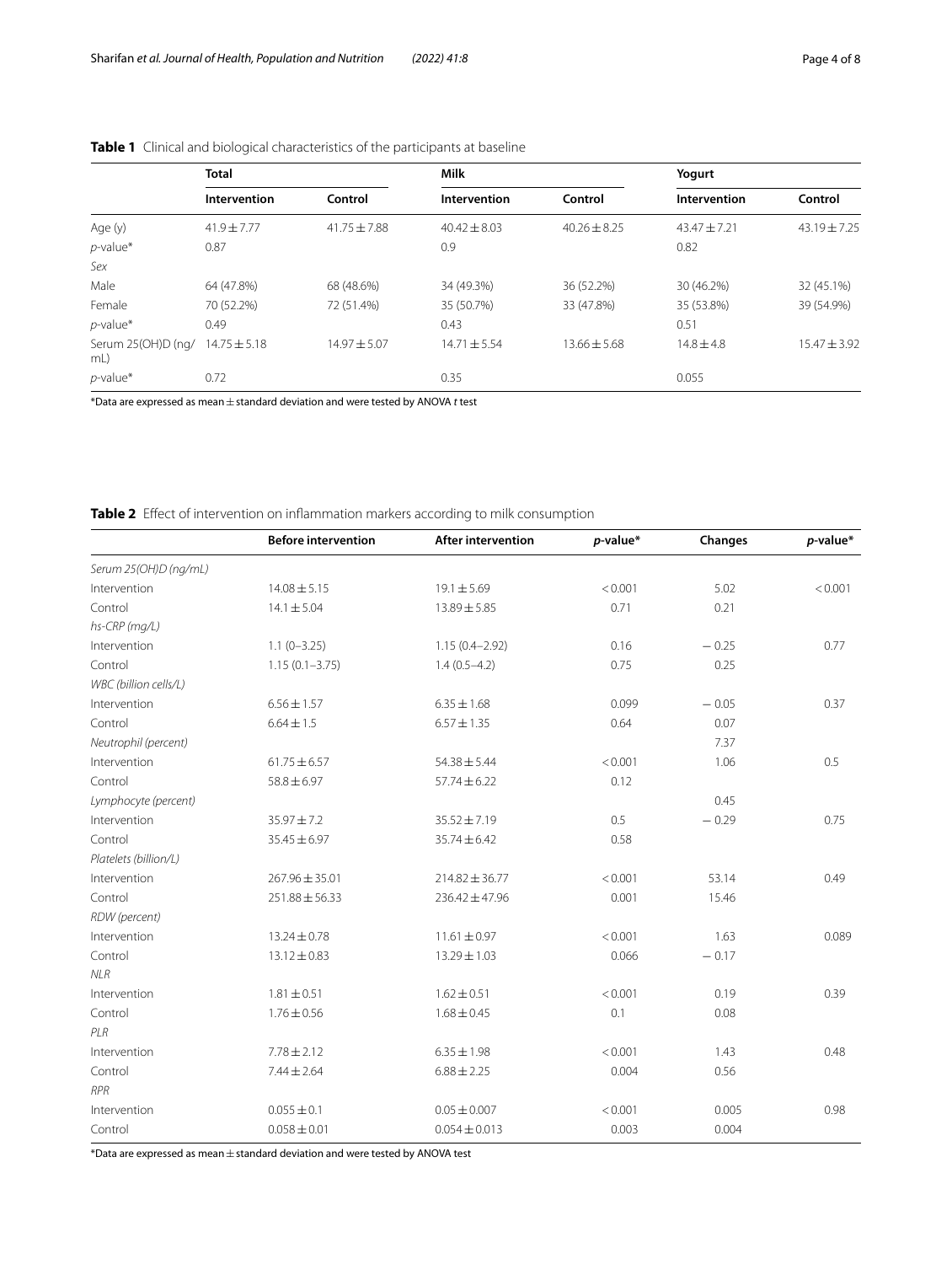As shown in Table [2,](#page-3-1) the results demonstrate a signifcant decrease in serum levels of neutrophils, lymphocytes, platelets, and RDW before and after the intervention in the low-fat milk fortifed with vitamin D group. The values of NLR, PLR, and RPR show a signifcant decrease in the study group. In Table [3,](#page-4-0) which is related to the vitamin D-fortifed yogurt group, the results show that blood levels of neutrophils, lymphocytes, platelets, and RDWs were signifcantly lower than before the intervention. Also, PLR and RPR values in the study group had a signifcant decrease compared to before the intervention. NLR changes between the study group and control showed a statistically signifcant reduction.

#### **Discussion**

This study is the first parallel totally-blinded RCT investigating the efficacy of vitamin D-fortified milk and yogurt on markers of systemic infammation; modifcations in serum hs-CRP level and WBC, neutrophils, lymphocytes, platelets, RDW, Neutrophil-to-lymphocyte ratio (NLR), Platelets-to-lymphocyte ratio (PLR) and RDW-to-platelet ratio (RPR) distribution in among individuals with abdominal obesity. Our results showed that, compared with the control group, fortifed low-fat dairy products containing 1500 IU nano-encapsulated vitamin D3/per serving in the intervention group resulted in a signifcant improvement in systemic infammation.

Some studies defned the relationship between vitamin D and infammation, although it remains controversial. Some researchers have suggested that

<span id="page-4-0"></span>

| Table 3 Effects of intervention on inflammation markers according to yogurt consumption |  |  |
|-----------------------------------------------------------------------------------------|--|--|
|                                                                                         |  |  |

|                       | <b>Before intervention</b> | <b>After intervention</b> | $p$ -value* | Changes      | $p$ -value* |
|-----------------------|----------------------------|---------------------------|-------------|--------------|-------------|
|                       |                            |                           |             |              |             |
| Serum 25(OH)D (ng/mL) |                            |                           |             |              |             |
| Intervention          | $14.14 \pm 5.04$           | $20.88 \pm 5.76$          | < 0.001     | 6.84         | < 0.001     |
| Control               | $17.34 \pm 5.68$           | $16.46 \pm 3.93$          | 0.1         | 0.88         |             |
| hs-CRP (mg/L)         |                            |                           |             |              |             |
| Intervention          | $1.25(0.2 - 4.17)$         | $1.1(0.3-3.9)$            | 0.005       | 0.15         | 0.8         |
| Control               | $0.9(0.05 - 3.2)$          | $1.1(0.32 - 4.52)$        | 0.041       | 0.02         |             |
| WBC (billion cells/L) |                            |                           |             |              |             |
| Intervention          | $6.56 \pm 1.57$            | $6.35 \pm 1.68$           | 0.099       | 0.21         | 0.3         |
| Control               | $6.64 \pm 1.5$             | $6.57 \pm 1.35$           | 0.64        | 0.07         |             |
| Neutrophil (percent)  |                            |                           |             |              |             |
| Intervention          | $61.25 \pm 6.01$           | $55.45 \pm 4.89$          | < 0.001     | 5.8          | 0.43        |
| Control               | $58.38 \pm 7.13$           | $59.38 \pm 4.63$          | 0.29        | $\mathbf{1}$ |             |
| Lymphocyte (percent)  |                            |                           |             |              |             |
| Intervention          | $36.92 \pm 6.52$           | $34.17 \pm 5.05$          | 0.004       | 2.75         | 0.07        |
| Control               | $36.18 \pm 6.48$           | $35.28 \pm 4.45$          | 0.058       | 0.9          |             |
| Platelets (billion/L) |                            |                           |             |              |             |
| Intervention          | $273.81 \pm 36.97$         | $216.82 \pm 44.23$        | < 0.001     | 56.99        | 0.108       |
| Control               | 235.10 ± 53.07             | $230.44 \pm 54.06$        | 0.18        | 4.66         |             |
| RDW (percent)         |                            |                           |             |              |             |
| Intervention          | $13.18 \pm 1.13$           | $11.58 \pm 1.47$          | < 0.001     | 1.6          | 0.39        |
| Control               | $13.32 \pm 0.93$           | $13.35 \pm 1.13$          | 0.67        | 0.03         |             |
| NLR                   |                            |                           |             |              |             |
| Intervention          | $1.73 \pm 0.43$            | $1.66 \pm 0.33$           | 0.3         | 0.07         | 0.14        |
| Control               | $1.7 \pm 0.52$             | $1.77 \pm 0.33$           | 0.27        | 0.07         |             |
| PLR                   |                            |                           |             |              |             |
| Intervention          | $7.66 \pm 1.76$            | $6.52 \pm 1.8$            | < 0.001     | 1.14         | 0.74        |
| Control               | $6.73 \pm 2.08$            | $6.79 \pm 1.8$            | 0.21        | 0.06         |             |
| <b>RPR</b>            |                            |                           |             |              |             |
| Intervention          | $0.056 \pm 0.01$           | $0.049 \pm 0.008$         | < 0.001     | 0.07         | 0.101       |
| Control               | $0.061 \pm 0.02$           | $0.06 \pm 0.017$          | 0.8         | 0.01         |             |

 $*$ Data are expressed as mean  $\pm$  standard deviation and were tested by ANOVA test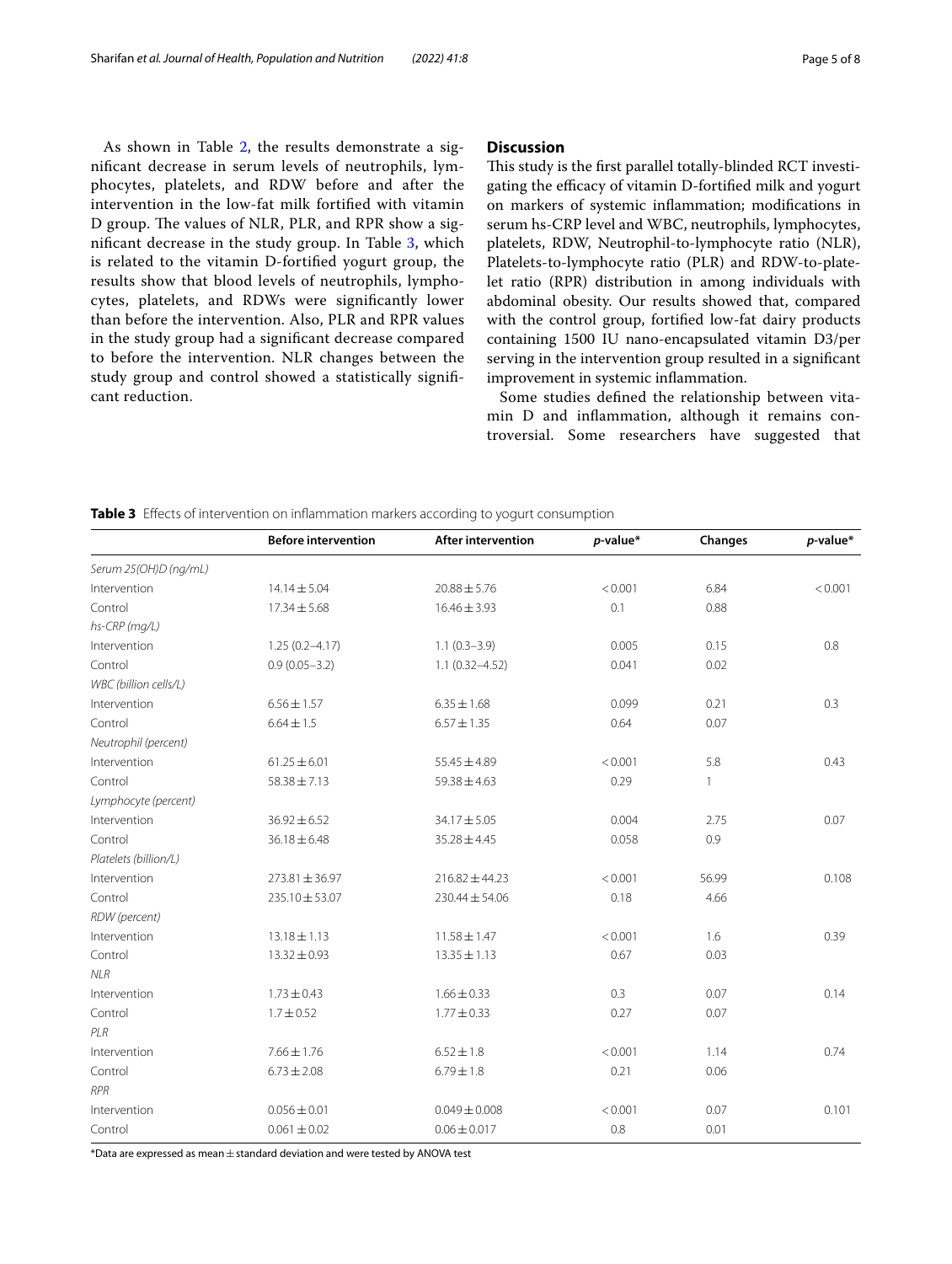infammation diminishes vitamin D levels, while others claim that increasing vitamin D levels overcome infammation [\[22,](#page-6-19) [23\]](#page-7-0). Vitamin D supplementation provoke lower parathyroid hormone production [\[24](#page-7-1)] because we know that lowering parathyroid hormone might cause to the annihilation of generation of infammatory factors.

Yombi et al. have reported that the distribution of neutrophil-to-lymphocyte ratios (NLR) to indicate early infammation could be compared with hs-CRP [\[25](#page-7-2)]. Previously, the inverse relationship of 25 (OH)D and hs-CRP concentration was determined [\[26](#page-7-3)]. In another study among 206 patients with infammatory polyarthritis by increase of 10 ng/ml in the 25(OH)D concentration, the levels of hs-CRp have been reduced 26.2% [[27\]](#page-7-4). Also, Shin et al. Examined the relationship between hs-CRP and neutrophils to lymphocytes ratio (NLR) with mortality in patients with acute myocardial infarction and found that high CRP and high NLR separately predict the all cause of death [\[28](#page-7-5)]. Both serum hs-CRP and NLR are markers of infammation. NLR has been used to estimate infammation in various patients, such as cardiovascular patients, chronic and malignant diseases [[29](#page-7-6)[–31](#page-7-7)]. Previous studies have revealed that defciency of vitamin D is linked to dysfunction of endothelial due to infammatory processes [[32,](#page-7-8) [33](#page-7-9)]. Further, the association between NLR and atherosclerosis has already been illustrated [\[34\]](#page-7-10).

Akbas et al. studied a retrospective study of 4120 patients with 25 (OH)D defciency and showed a signifcant negative association between 25 (OH)D and CRP, NLR, and PLR values. They also reported that the easily calculated, practical, repeatable and cost-efective parameters of NLR and PLR could be used as indicators for endothelial infammation and dysfunction [\[17](#page-6-15)]. Tabatabaizadeh et al. assessed hs-CRP and NRL levels before and after vitamin D supplementation in 580 adults and reported that hs-CRP and NLR levels decreased after supplementation. They stated that NLR could be used to track infammation [[18\]](#page-6-16). Mirchi et al. reported a signifcant relation of 25(OH)D with NLR in hemodialysis patients [[35\]](#page-7-11). Another study showed higher NLR values in 25 patients with inadequate diabetes and emphasized an increased risk of cardiovascular disease in 25 (OH)D deficiency  $[36]$  $[36]$  $[36]$ .

With respect to the association between count of WBC and vitamin D, Mellenthin et al. examined the connection of lack of vitamin D and WBC count in the healthy population of adults. They noticed insufficiency of vitamin D was related to WBC count in smokers (*n*=718), compared to non-smokers (*n*=2005) [[37](#page-7-13)]. Yildirim et al. reported no signifcant diference in WBC count between vitamin D defcient patients and control groups [[38\]](#page-7-14). NLR and WBC were also significantly negatively correlated with 25(OH) D in major depressive disorder subjects [\[39](#page-7-15)].

In the previous studies, both neutrophil and lymphocyte counts were increased, but these increases were in favor of neutrophils [\[40,](#page-7-16) [41\]](#page-7-17). Neutrophils and lymphocytes were increased with obesity degree and severity of metabolic syndrome by a similar quantity. Even NLR was increased with obesity degree and metabolic syndrome severity, but these increases were not significant. The association between RDW and Metabolic syndrome can be explained by increased infammation, which shows a signifcant relationship between high RDW and C-reactive protein, white blood cells, and fbrinogen [\[42\]](#page-7-18). Proinfammatory cytokines suppress erythropoietin-induced erythrocyte maturation, which cause to increase in RDW [\[43,](#page-7-19) [44\]](#page-7-20). Previous studies have shown that structural changes exist in the erythrocyte membrane among women with features of metabolic syndrome [[45\]](#page-7-21).

A high RDW was signifcantly associated with older age and more co-morbidities (hypertension, diabetes mellitus, peripheral vascular disease, ischemic heart disease, myocardial infarction, and coronary artery bypass surgery [[46\]](#page-7-22). RDW may be the prognosis of chronic infammation, which believed that even low-intensity infammation plays a key role in atherogenesis and may be responsible for platelet activation [[47](#page-7-23)]. Lippi et al. illustrated the link between RDW and infammatory markers, such as the erythrocyte sedimentation rate and high sensitivity CRP [[6\]](#page-6-4). In previous studies, RDW was associated with the concentrations of interleukin-6, soluble tumor necrosis factors I and II receptor, and fbrinogen levels [[6,](#page-6-4) [49,](#page-7-24) [50](#page-7-25)].

In addition, chronic infammation leads to disorders of iron metabolism and reduces production as well as bone marrow response to erythropoietin, leading to impaired blood formation and increased RDW [\[48](#page-7-26)[–50\]](#page-7-25). Another factor afecting RDW is vitamin D3 defciency, which is a risk factor for CAD [[51](#page-7-27)]. Vitamin D3 defciency is responsible for cell proliferation and erythropoiesis, and the concentration of vitamin D3 in the bone marrow is more than two hundred times higher than in the blood. Even a slight decrease in serum vitamin D3 levels may lead to dysfunction of red blood cells in the bone [[19,](#page-6-17) [51](#page-7-27)] but mega-dose vitamin D therapy did not have a signifcant efect on hematological parameters in children [\[52\]](#page-7-28).

In this study, we found that 1500 IU vitamin D in the form of nano-encapsulated in low-fat dairy products signifcantly decrease serum levels of hs-CRP, WBC, neutrophil, lymphocyte, platelets, and RDW in participants with abdominal obesity. Also, NLR, PLR, and RPR ratios decreased signifcantly after the intervention. However, to the best of our knowledge, no study evaluates the efect of vitamin D-fortifed dairy products as nano-encapsulated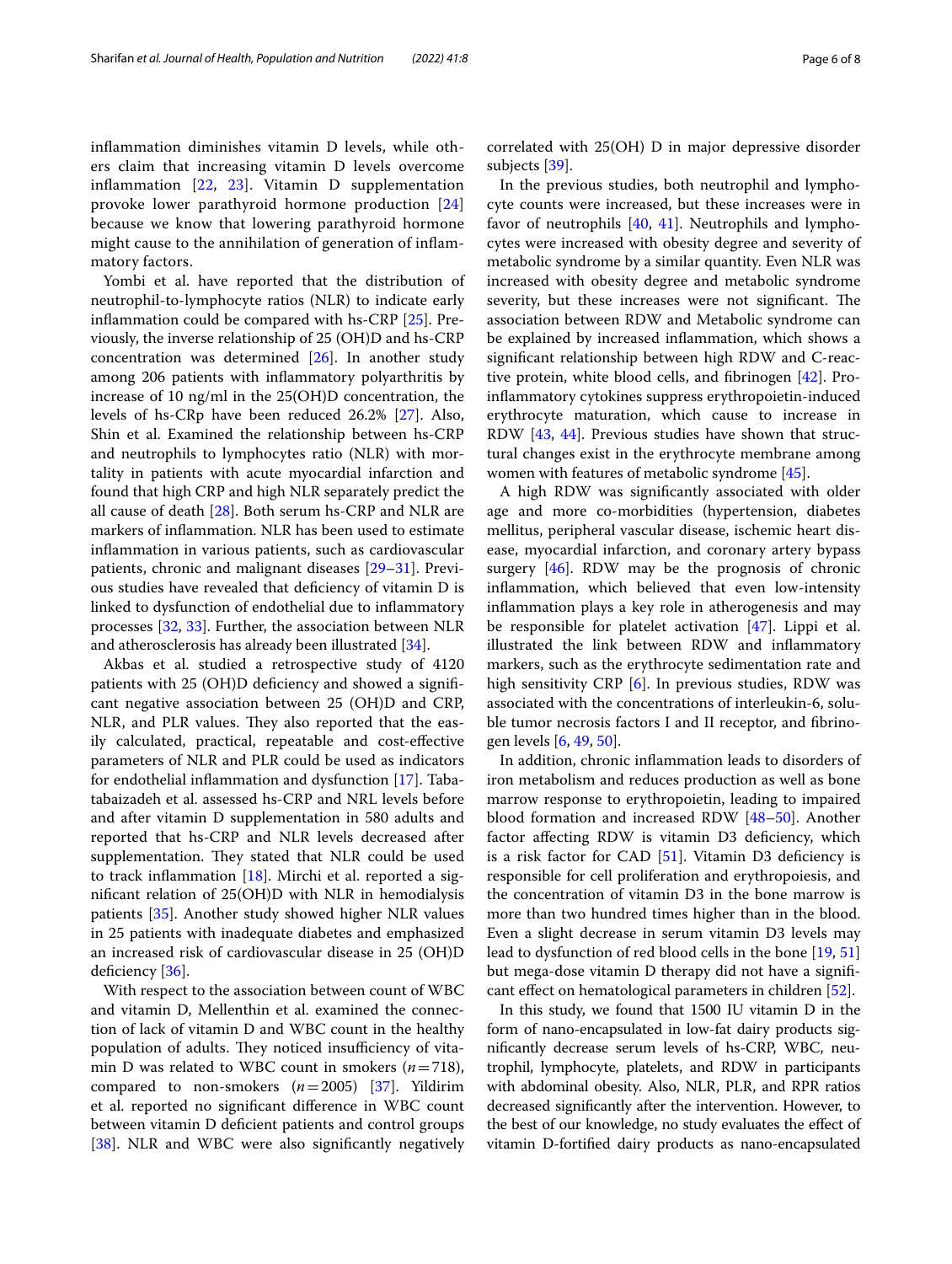on systemic infammatory in people with abdominal obesity. The available evidence suggests that vitamin D fortification can have a positive impact on systemic infammation in abdominally obese individuals.

#### **Abbreviations**

NLR: Neutrophil to lymphocyte ratio; PLR: Platelets to lymphocyte ratio; RPR: RDW to platelets ratio.

#### **Acknowledgements**

The authors acknowledge with grateful appreciation the assistance and fnancial support provided by the National Institute for Medical Research Development (NIMAD) (No: 957705) and also support of Mashhad University of Medical Sciences (MUMS).

#### **Authors' contributions**

We declare that We contributed signifcantly towards the research study i.e., (a) conception, design and/or analysis and interpretation of data and to (b) drafting the article or revising it critically for important intellectual content and on (c) fnal approval of the version to be published. All authors read and approved the fnal manuscript.

#### **Funding**

This study was support by grant from Research Council of the Mashhad Universities of Medical Sciences and by the National Institute for Medical Research Development (NIMAD).

#### **Availability of data and materials**

The data that support the fndings of this study are available from the corresponding author upon reasonable request.

#### **Declarations**

#### **Ethics approval and consent to participate**

Informed consent was obtained from all subjects using protocols approved by the Ethics Committee of the National Institute for Medical Research Development (NIMAD; protocol ID: IR.NIMAD.REC.1396.027).

#### **Consent to publish**

Not applicable.

#### **Competing interests**

The authors declare no competing interests.

#### **Author details**

<sup>1</sup> Student Research Committee, School of Medicine, Mashhad University of Medical Sciences, Mashhad, Iran. <sup>2</sup> Department of Nutrition, School of Medicine, Mashhad University of Medical Sciences, Mashhad, Iran. <sup>3</sup>International UNESCO Center for Health Related Basic Sciences and Human Nutrition, Mashhad University of Medical Sciences, 99199-91766 Mashhad, Iran. <sup>4</sup>Department of Nutrition Sciences, Varastegan Institute for Medical Sciences, Mashhad, Iran. 5 <sup>5</sup>College of Pharmacy and Nutrition, University of Saskatchewan, Saskatoon, Canada. <sup>6</sup>Department of Medical Informatics, School of Medicine, Mashhad University of Medical Sciences, Mashhad, Iran. <sup>7</sup> Department of Community Nutrition, School of Nutrition and Food Science, Food Security Research Center, Isfahan University of Medical Sciences, Isfahan, Iran. <sup>8</sup>Center for Biotechnology and Genomics, Texas Tech University, Lubbock, TX, USA. <sup>9</sup>Division of Medical Education, Brighton and Sussex Medical School, Brighton, UK.

# Received: 18 August 2020 Accepted: 7 February 2022

#### **References**

- <span id="page-6-0"></span>1. Bajbouj K, Schulze-Luehrmann J, Diermeier S, Amin A, Schneider-Stock R. The anticancer effect of saffron in two p53 isogenic colorectal cancer cell lines. BMC Complement Altern Med. 2012;12(1):69.
- <span id="page-6-1"></span>2. Moselakgomo VK, van Staden M. Diagnostic comparison of Centers for Disease Control and Prevention and International Obesity Task Force criteria for obesity classifcation in South African children. Afr J Primary Health Care Family Med. 2017;9(1):1–7.
- <span id="page-6-2"></span>3. Barzin M, Valizadeh M, Serahati S, Mahdavi M, Azizi F, Hosseinpanah F. Overweight and obesity: fndings from 20 years of the Tehran Lipid and Glucose Study. Int J Endocrinol Metab. 2018;16(4 Suppl).
- <span id="page-6-3"></span>4. Brooks GC, Blaha MJ, Blumenthal RS. Relation of C-reactive protein to abdominal adiposity. Am J Cardiol. 2010;106(1):56–61.
- 5. Elks CM, Francis J. Central adiposity, systemic infammation, and the metabolic syndrome. Curr Hypertens Rep. 2010;12(2):99–104.
- <span id="page-6-4"></span>6. Vayá A, Carmona P, Badia N, Hernandez-Mijares A, Bautista D. Association between high red blood cell distribution width and metabolic syndrome. Infuence of abdominal obesity. Clin Hemorheol Microcirc. 2011;47(1):75–7.
- <span id="page-6-5"></span>7. Adachi K, Nishijo K, Abo T. Those with the habit of going to sleep early show a higher ratio of lymphocytes while those with the habit of staying up late show a higher ratio of granulocytes. Biomed Res. 2010;31(2):143–9.
- <span id="page-6-6"></span>8. Nascimento H, Rocha S, Rego C, Mansilha HF, Quintanilha A, Santos-Silva A, et al. Leukocyte count versus C-reactive protein levels in obese portuguese patients aged 6–12 years old. Open Biochem J. 2010;4:72.
- <span id="page-6-7"></span>9. Talukdar S, Bandyopadhyay G, Li D, Xu J, McNelis J, Lu M, et al. Neutrophils mediate insulin resistance in mice fed a high-fat diet through secreted elastase. Nat Med. 2012;18(9):1407.
- <span id="page-6-8"></span>10. Evans TC, Jehle D. The red blood cell distribution width. J Emerg Med. 1991;9(Suppl 1):71–4.
- <span id="page-6-9"></span>11. Lippi G, Targher G, Montagnana M, Salvagno GL, Zoppini G, Guidi GC. Relation between red blood cell distribution width and infammatory biomarkers in a large cohort of unselected outpatients. Arch Pathol Lab Med. 2009;133(4):628–32.
- <span id="page-6-10"></span>12. Ren D, Wang J, Li H, Li Y, Li Z. Red blood cell distribution width and carotid intima-media thickness in patients with metabolic syndrome. BMC Cardiovasc Disord. 2017;17(1):44.
- <span id="page-6-11"></span>13. Earthman CP, Beckman L, Masodkar K, Sibley S. The link between obesity and low circulating 25-hydroxyvitamin D concentrations: considerations and implications. Int J Obes. 2012;36(3):387.
- <span id="page-6-12"></span>14. Jiménez-Sousa MÁ, Martínez I, Medrano LM, Fernández-Rodríguez A, Resino S. Vitamin D in human immunodefciency virus infection: infuence on immunity and disease. Front Immunol. 2018;9:458.
- <span id="page-6-13"></span>15. Tiosano D, Wildbaum G, Gepstein V, Verbitsky O, Weisman Y, Karin N, et al. The role of vitamin D receptor in innate and adaptive immunity: a study in hereditary vitamin D-resistant rickets patients. J Clin Endocrinol Metab. 2013;98(4):1685–93.
- <span id="page-6-14"></span>16. Alferi DF, Lehmann MF, Oliveira SR, Flauzino T, Delongui F, de Araújo MCM, et al. Vitamin D defciency is associated with acute ischemic stroke, C-reactive protein, and short-term outcome. Metab Brain Dis. 2017;32(2):493–502.
- <span id="page-6-15"></span>17. Akbas EM, Gungor A, Ozcicek A, Akbas N, Askin S, Polat M. Vitamin D and infammation: evaluation with neutrophil-to-lymphocyte ratio and platelet-to-lymphocyte ratio. Arch Med Sci. 2016;12(4):721.
- <span id="page-6-16"></span>18. Tabatabaeizadeh SA, Avan A, Bahrami A, Khodashenas E, Esmaeili H, Ferns GA, et al. High dose supplementation of vitamin D afects measures of systemic infammation: reductions in high sensitivity C-reactive protein level and neutrophil to lymphocyte ratio (NLR) distribution. J Cell Biochem. 2017;118(12):4317–22.
- <span id="page-6-17"></span>19. Sim JJ, Lac PT, Liu ILA, et al. Vitamin D defciency and anemia: a crosssectional study. Ann Hematol. 2010;89(5):447–52.
- <span id="page-6-18"></span>20. Bours PHA, Wielders JPM, Vermeijden JR, van de Wiel A. Seasonal variation of serum 25-hydroxyvitamin D levels in adult patientswith infammatory bowel disease. Osteopor Int. 2011;22(11):2857–67.
- <span id="page-6-20"></span>21. Alberti KGMM, Zimmet P, Shaw J. Metabolic syndrome—a new worldwide defnition. A consensus statement from the international diabetes federation. Diabetic Med. 2006;23(5):469–80.
- <span id="page-6-19"></span>22. Henriksen VT, Rogers VE, Rasmussen GL, Trawick RH, Momberger NG, Aguirre D, Barker T. Pro-infammatory cytokines mediate the decrease in serum 25(OH)D concentrations after total knee arthroplasty? Med